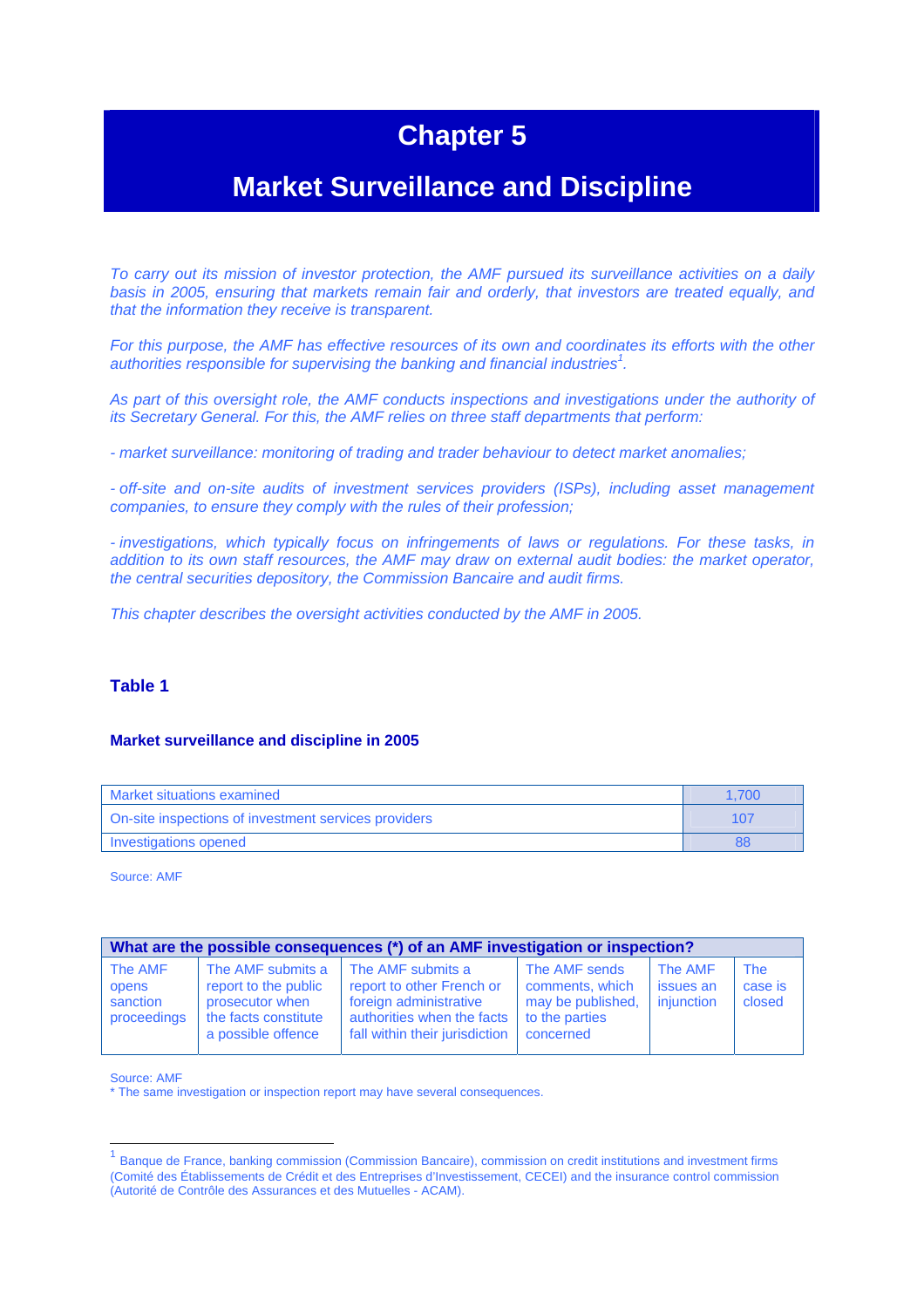# **1 Regulatory Developments Concerning Market Abuse**

## **A Reporting Suspicious Transactions to the AMF**

The DDAC Act of 20 July 2005, which transposed some aspects of EU financial legislation into French law, also completed the transposition of the directives on market abuse and established the framework for implementing the Markets in Financial Instruments Directive (MiFID).

The AMF's General Regulation, published in the Official Journal on 24 November 2004, had already transposed many of the regulatory provisions of the Market Abuse Directive (MAD) and its three implementing directives. However, legislative amendments were needed to transpose several provisions aimed at improving the quality of financial disclosures and relating to the prevention and prosecution of insider dealing and price manipulation. The new act effected those amendments.

Pursuant to Articles L. 621-17-2 *et seq*. of the Financial and Monetary Code and Articles 321-142 to 321-144 of the General Regulation<sup>2</sup>, financial intermediaries are now required to report to the AMF without delay any transaction in financial instruments admitted to trading on a regulated market or for which an application for admission to a regulated market has been filed that may constitute insider dealing or price manipulation. Drawing on the existing provisions on the prevention of money laundering and terrorist financing, the Financial and Monetary Code also specifies the contents of such reports, imposes a confidentiality requirement on the reporting party and on AMF members, and exempts from liability the party that submits such a report in good faith.

The AMF's General Regulation stipulates that reporting institutions<sup>3</sup> must implement an organisation and procedures to satisfy the requirements of the Financial and Monetary Code. The main purpose of this stipulation is to define and update the categories of suspicious transactions in order to identify those that should be reported. The requirement comes into force on 1 July 2006 (Article 321-144 of the General Regulation).

In Instruction 2006-01, published on 24 January 2006, the AMF defines a standard report format, based on the CESR recommendations of 10 February 2005, and stipulates that this report is to be submitted to its Investigations and Market Surveillance Division.

## **B Obligation to Keep Insider Lists**

The Act of 20 July 2005 introduces a new article, L. 621-18-4, into the Financial and Monetary Code, requiring issuers to establish and maintain lists of staff members having direct or indirect access to inside information about the company, as well as third parties with access to the same information through their professional dealings with the company. In turn, those third parties are required to keep their own lists.

These procedures are explained in detail in Chapter 3 – Corporate Finance and the Quality of Financial Disclosure.

<sup>2</sup> Approved by an order of 1 September 2005.

<sup>&</sup>lt;sup>3</sup> Pursuant to Article L. 621-17-2 of the Financial and Monetary Code, these are credit institutions, investment firms and members of regulated markets as defined by Article L. 421-8 of the Financial and Monetary Code.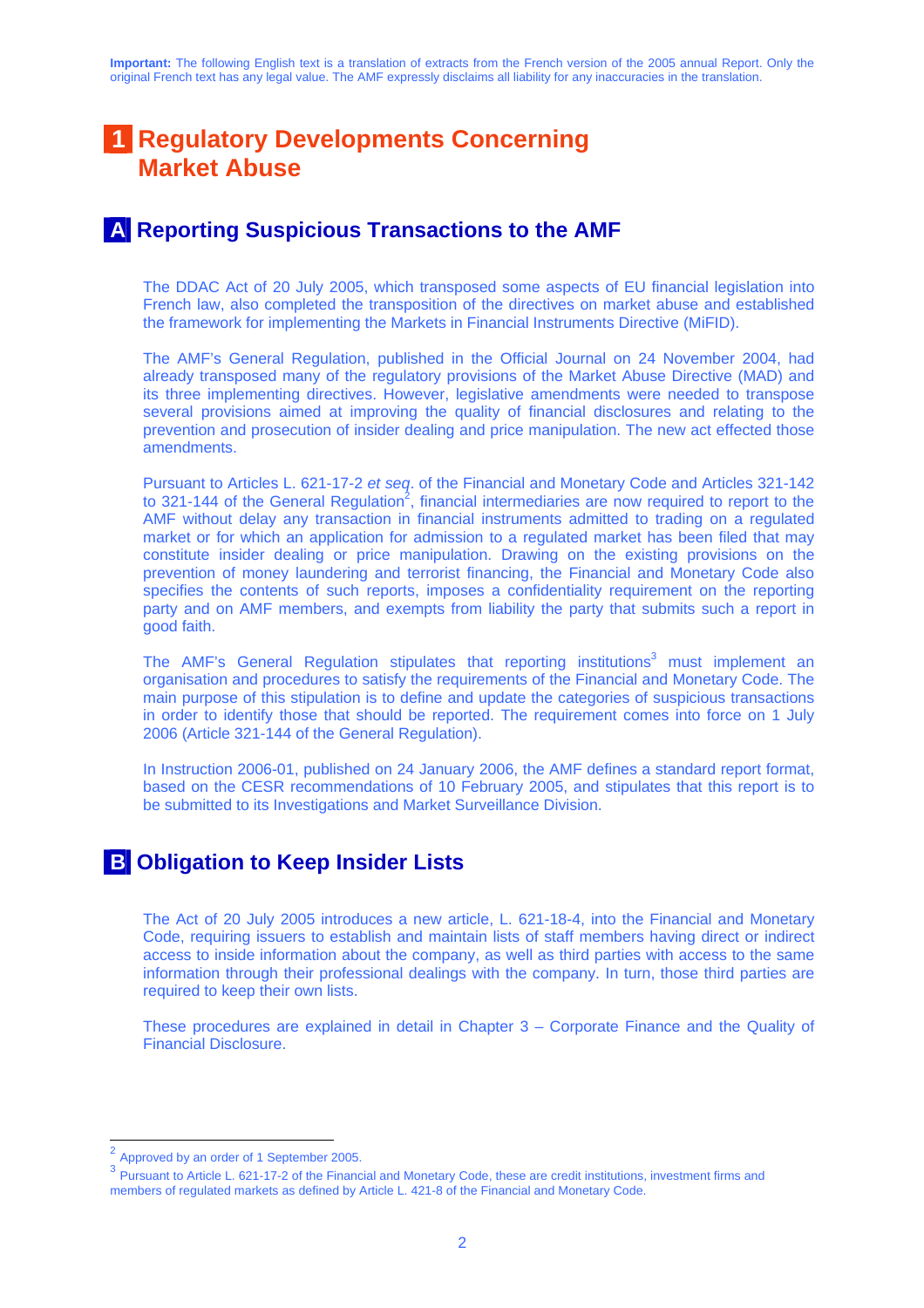## **C Transactions by Senior Executives and Persons Referred to in Article L. 621-18-2 of the Financial and Monetary Code**

The Act of 20 July 2005 sets new rules for disclosing transactions in their company's securities by senior managers and persons closely connected to them. These procedures are explained in detail in Chapter 3 – Corporate Finance and the Quality of Financial Disclosures.

## **D Share Buy-Backs**

In 2005, pursuant to MAD, the AMF recognised two accepted market practices related to share buy-backs<sup>4</sup>: the use of liquidity agreements and the purchase of own shares for future use as consideration for acquisitions. Furthermore, the Economic Confidence and Modernisation Act 2005-842 of 26 July 2005 abolished the requirement to seek approval for share buy-back prospectuses.

These procedures are explained in detail in Chapter 3 – Corporate Finance and the Quality of Financial Disclosures.

## **E Broader Powers of Sanction for the AMF**

Pursuant to MAD<sup>5</sup>, the Economic Confidence and Modernisation Act has broadened the AMF's powers of injunction and sanction. The regulator is now empowered to prevent and penalise infringements committed in France or abroad involving the securities offered by companies in France or admitted to trading on a French regulated market, as well as infringements committed in France involving securities admitted to trading on a regulated market in the European Economic Area. The scope of Title VI of the AMF's General Regulation on market abuse was amended accordingly (Article 611-1).

The AMF can also penalise objective infringements of investor protection rules, without having to prove that the practices at fault have an impact on prices or orderly market operation.

Attempted insider dealing can also be sanctioned. Article 622-1 of the AMF's General Regulation now prohibits the use of inside information to buy or sell, or to attempt to buy or sell, financial instruments to which the information relates.

# **2 Market Surveillance in 2005**

Staffed by fifteen experts in financial markets and IT surveillance tools, the surveillance department is responsible for monitoring market activity and trader behaviour. Its aim is to detect abnormal events or behaviours that might result from prohibited actions such as price manipulation, insider dealing and dissemination of false information.

The department monitors 1,019 listed companies (749 on Eurolist, 20 on Alternext, 250 on the Marché Libre), 1,000 investment services providers (ISPs), and all financial instruments traded in the Paris markets.

<sup>&</sup>lt;sup>4</sup> Decisions of 22 March 2005.

<sup>5</sup> European Directive 2003/124/EC of 22 December 2003.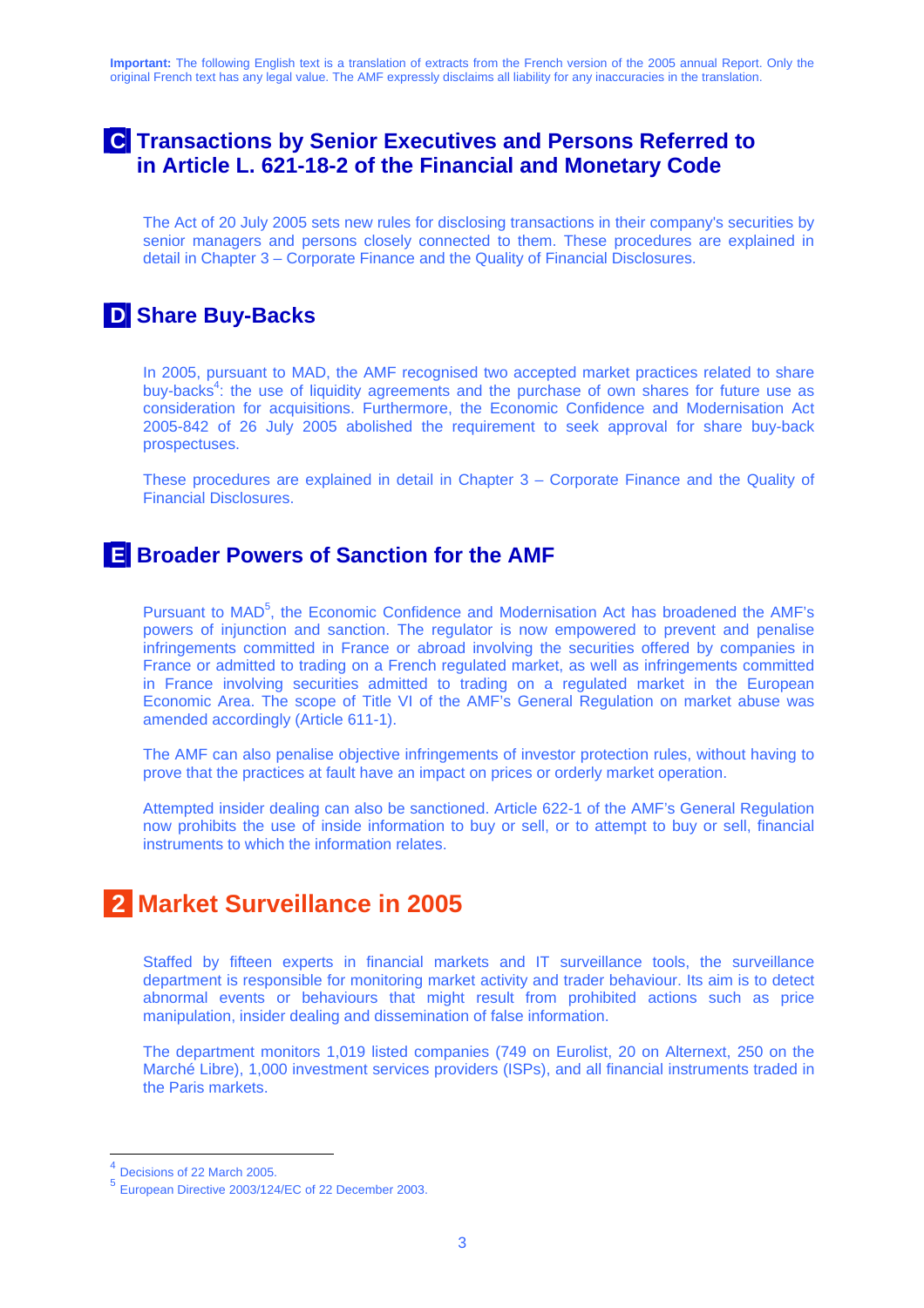The mainstay of the monitoring system is a proprietary "delayed surveillance" IT application, which automatically detects any market anomalies by running a suite of 72 statistical tests daily. Some 30,000 alerts were generated in 2005.

These alerts are then analysed by a team of experts to ascertain whether there has been suspicious activity. The workload increased again in 2005: 1,700 situations were analysed inhouse, up from 1,560 in 2004, and the securities concerned were put on watch. Of the 1,700 market situations analysed, some 700 were subjected to more thorough investigation, involving requests for information sent to ISPs or foreign regulators.

If the market surveillance department fails to find a reason for the anomaly and there appears to be an infringement, an investigation proposal is drafted and forwarded to senior managers. Of the 28 investigations that led to AMF sanction proceedings in 2005, 20 were initiated by the market surveillance department.

In addition, the Ombudsman Service forwarded to the market surveillance department 120 requests for investigation and assessment involving complex cases of price movements and suspicious transaction reports received from investors.

## **A Merging IT Tools**

The highlight of 2005 was the development and implementation of the SESAM information system. SESAM merges all the functions of SMF and SCAN – the legacy systems inherited from the COB and the CMF – to form a single tool. SCAN was decommissioned as planned on 31 December 2005.

The merged application is more efficient operationally, logistically and financially. SESAM makes it easier for users to access information and broadens the spectrum of data analysed. It simplifies data flows from providers (Euronext, Clearnet and Euroclear France) and reduces the cost of maintaining and operating the information system.

SESAM's multiple screens allow users to retrieve data on all trades executed since 1991 in the equity and derivatives markets, as well as the detailed characteristics of all orders sent to markets by ISPs via the direct transaction reporting system, RDT.

## **B Better Surveillance through New Requirements**

### **1 Direct Reporting**

Pursuant to AMF Instruction 2005-08, ISPs have been reporting over-the-counter (OTC) trades to the AMF since 30 September 2005. They are required to declare all trades not executed on Euronext, which previously were not picked up by the market surveillance department's automated detection system. The AMF now has access to OTC trade data, particularly for the bond market, to which this requirement will be extended in 2006.

Technical changes were made to SESAM in 2005 to accommodate this new information. The system will upgraded again in 2006 to improve monitoring of OTC trades.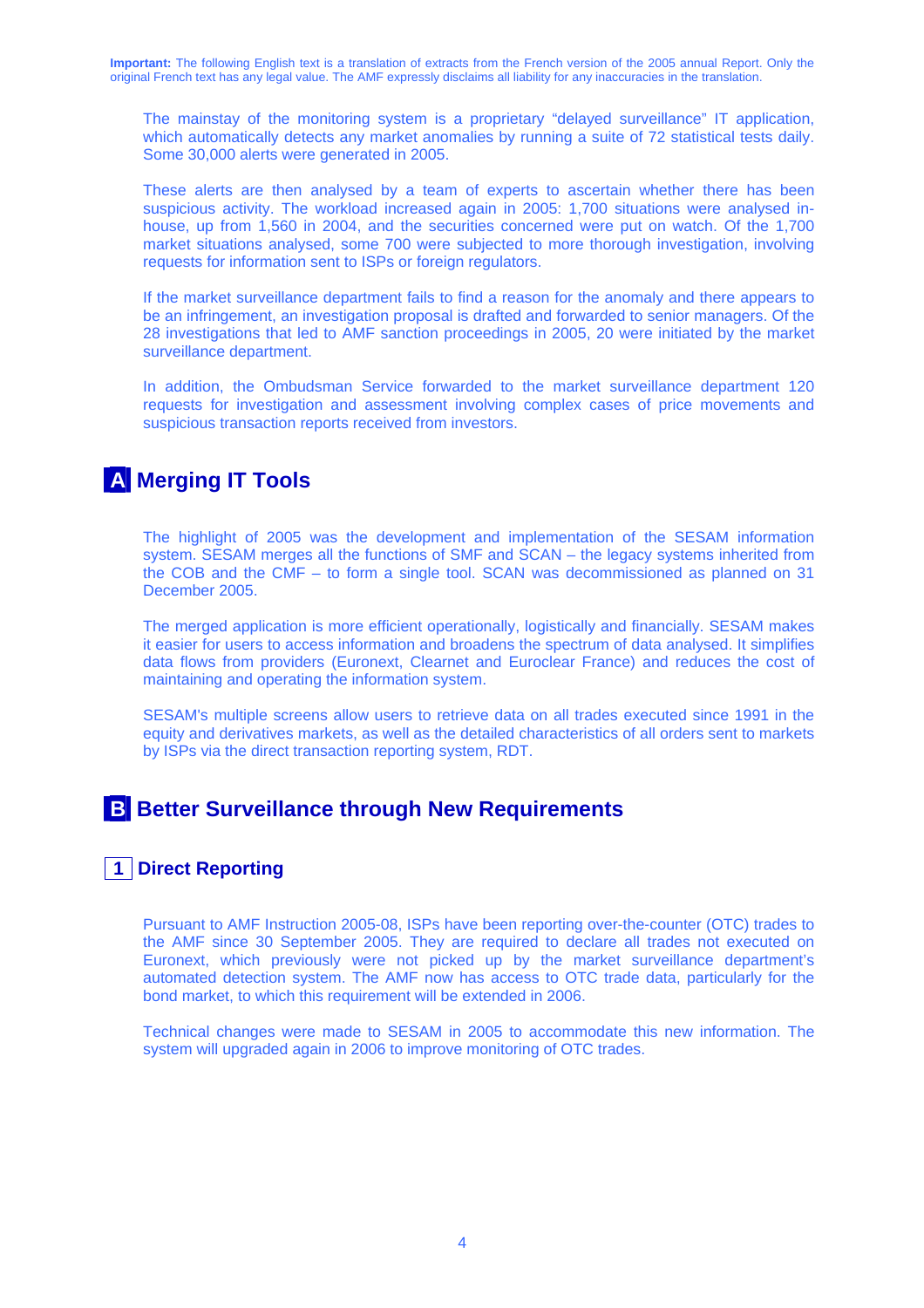### **2 Reporting Suspicious Transactions**

The new obligation on ISPs to report suspicious transactions to the regulator, set forth in European regulations and implemented in France by the Breton Act, began to bear fruit in the last quarter of 2005. The AMF received the first such report in October. A total of six reports were examined in 2005 by the market surveillance department, leading to two investigations.

The practical arrangements for filing suspicious transaction reports were discussed with the industry. In 2006, these reports should offer a new way of detecting market anomalies and significantly increase the number of investigations opened.

#### **3 Director's Dealings and Insider Lists**

The market surveillance department now has access to all disclosures by senior managers  $6$ relating to dealings in their companies' securities. This speeds up detection of insider dealing, but it also adds a further surveillance task, namely ensuring that managers fulfil their obligations.

Similarly, insider lists<sup>7</sup> must be made available to the AMF for review, so that the market surveillance department can check more efficiently whether any insiders have influenced the market.

## **3 Supervision of Investment Services Providers In 2005**

To fulfil its mandate of supervising ISPs, the AMF had some 20 inspectors at its disposal in the Supervision of Services Providers and Market Infrastructures Department at year-end 2005.

The department is charged with ensuring the regulatory compliance of ISPs under AMF jurisdiction. It is responsible for assessing the effectiveness of ISPs' compliance systems and resources and for verifying that AMF rules are properly understood.

The AMF's auditing activities concerned  $951$  regulated entities $8(484)$  asset management companies, 125 investment firms<sup>9</sup> (49 of which have custody account keeper status), 338 credit institutions (312 of which with account keeper status), 1 custody account keeper<sup>10</sup> and 3 market infrastructures.

Both off-site audits and on-site inspections are used to supervise ISPs and market infrastructures.

## **A Off-Site Audits**

An off-site audit consists in analysing information sent to the AMF, either systematically or upon request, to verify regulatory compliance. It includes checking the orders and trades reported to the AMF by the market operator and ISPs.

Chapter 5

<sup>7</sup> Chapter 5

<sup>&</sup>lt;sup>8</sup> Figures at year-end 2005.

<sup>9</sup> Includes Powernext and MTF France, both of which operate multilateral trading facilities. Article 521-1 of the AMF General Regulation.

Article L. 542-1 5° of the Financial and Monetary Code.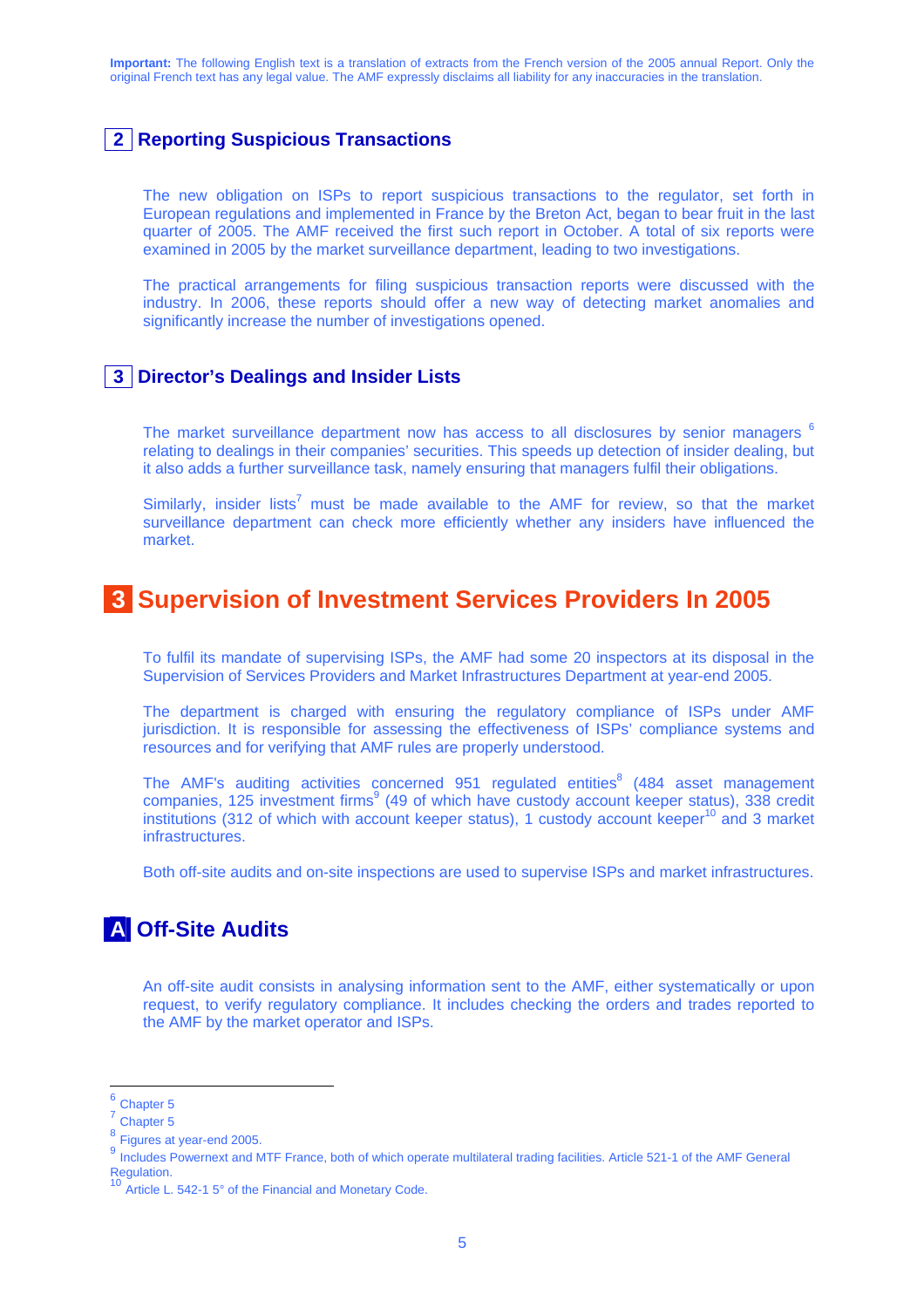In light of the responses forwarded to it during an off-site audit, the AMF may decide to initiate an on-site inspection.

The main supervisory actions of the AMF in 2005 took the following forms.

### **1 Authorised Providers**

#### **a) Annual Reports**

Authorised providers (other than asset management companies), the market operator, the clearing house and the central securities depository are required to submit reports to the AMF each April on their internal supervision of investment services. These reports serve to guide the AMF's on-site inspections. Of the 490 authorised providers, 475 reported that they were providing investment services $11$ .

As in the past, the AMF supplied a questionnaire for use by authorised providers in filing the 2003 and 2004 annual reports. The form included a reference table of the main provisions of its regulation. Systematic use of the questionnaire format makes it possible to standardise the responses, allowing the AMF to analyse them more easily and to monitor statistics relating to the control of the investment services reported by providers.

The annual reports for successive years show that ISPs have introduced internal procedures and that investment services supervisors have stepped up their controls. The result is a continuous improvement in the level of regulatory compliance<sup>12</sup>.

The investment services and related services most frequently offered by ISPs are order reception and transmission (88% of authorised providers) and custody account keeping (75% of authorised providers). Although 85% of providers are authorised to engage in proprietary trading, only 55% utilise that authorisation.

#### **b) Special Audits**

In 2005, the AMF asked authorised providers' investment services supervisors to submit a special report on control procedures for asset management by September 2005. A summary analysis of the reports it received will be published in 2006.

In 2004, the AMF asked authorised providers' investment services supervisors to submit a report on the control of marketing procedures for investment services. The AMF published a summary of the 455 reports received.

The reports show that ISPs do take compliance-related considerations into account in their marketing policy. Best practices include:

- the compliance officer sits on a new-products committee that assesses customer needs, defines the target customers of a new marketing campaign, and ensures that the proposed products and services comply with regulations, applicable laws and conduct of business rules;
- new marketing initiatives relating to investment services are examined before their launch and checked for compliance with current rules; procedures are adopted to ensure greater security when the initiatives are implemented;

<sup>11</sup> Eight ISPs had their approvals withdrawn (in progress or already withdrawn) and were therefore not required to submit an annual report for 2004; seven ISPs asked to be exempted from submitting an annual report for 2004 because they ceased to

A summary of the 2003 reports was published in the AMF monthly review, issue 22, February 2006.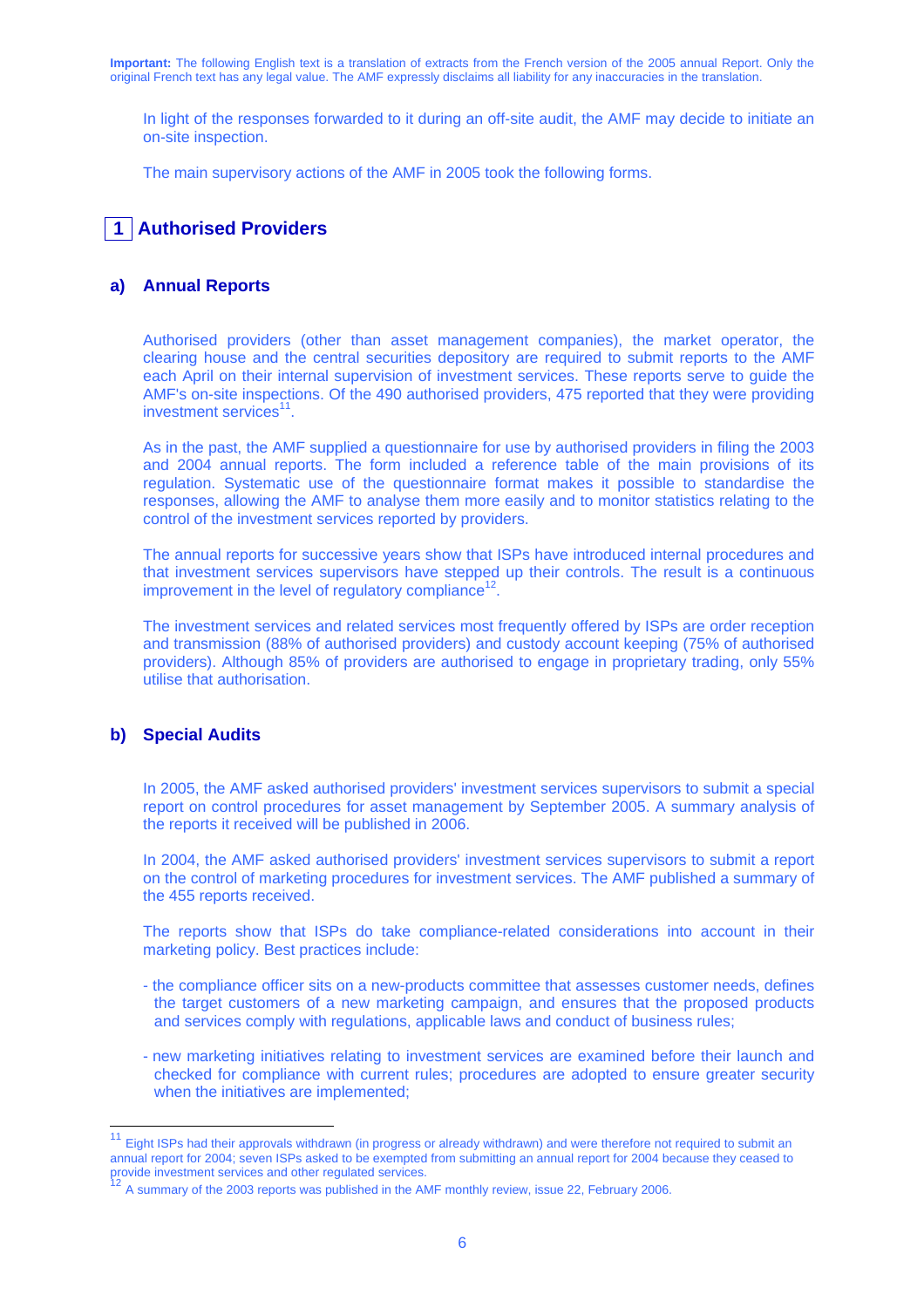- the customers' level of expertise is taken into account when the product's marketing target is defined;
- the investment service supervisor is involved in preparing advertising materials for customers and marketing literature for sales staff;
- compliance-related issues are taken into account when training sales staff and raising their awareness of the need to match services and products with the customer's profile;
- specialised teams are responsible for marketing riskier products.

However, the best practices described in many reports relate more to the rules applicable to the individual customer relationship than to the design of products and services.

Little information is given about control procedures implemented by providers to identify cases where the marketed products were unsuitable for the customers who purchased them. Investment services providers generally analyse customer complaints to make sure that the proper marketing procedures have been applied rather than conducting regular checks of the match between products customer needs or monitoring the external distribution channels they have used.

The AMF examined the reports and published a summary, which highlights the following points:

- the presentation of the products and services marketed;
- marketing policy and compliance-related considerations;
- product distribution for each type of customer;
- preparation of formal marketing rules and training of sales staff;
- marketing media for each type of customer;
- supervision of marketing policy and approach.

#### **2 Asset Management Companies**

Asset management companies, like other investment services providers, were asked by the AMF to submit a report on their control programme in 2004 to ensure compliance with regulatory requirements. To help them draft their reports, a checklist of regulatory provisions applicable to asset management companies and the investment services they perform was provided. The report is used as a guide for monitoring and auditing individual companies, when their reports contain apparently non-compliant or inconsistent responses. At 30 June 2005, the deadline for submitting the report, 463 asset management companies were concerned by this requirement.

After the publication in November 2004 of special rules<sup>13</sup> on money laundering and terrorist financing, asset management companies were asked to report on progress in bringing their systems into line with the new requirements<sup>14</sup>. Dialogue between the AMF's departments and asset management companies on this issue identified various questions and difficulties in adapting control procedures to regulatory requirements. Even though the quantitative results need to be assessed with care, insofar as they are based on self-reporting, the responses show that efforts have been undertaken to combat financial crime.

The AMF also asked asset management companies to submit a special report by end-September

<sup>13</sup> AMF monthly review, issue 20, December 2005 "*Dispositif de lutte contre le blanchiment dans les sociétés de gestion*"

<sup>(&</sup>quot;Procedures for combating money laundering in asset management companies"), in French only, p 59. <sup>14</sup> A summary of responses was published in the AMF monthly review, issue 20, December 2005.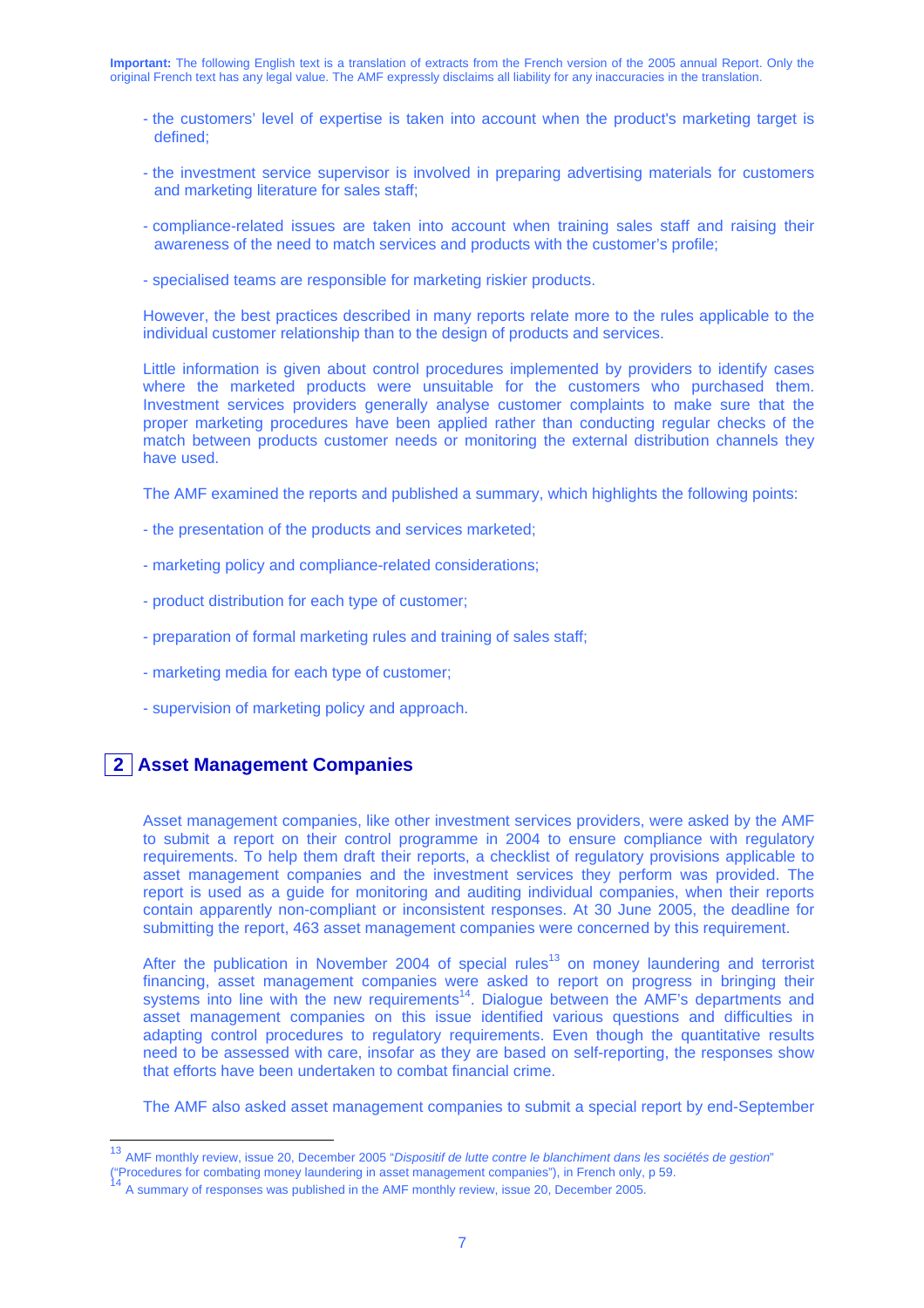2005 on their control procedures. The responses are currently being examined.

### **3 Surveillance of Market Infrastructure**

Market oversight is enhanced by holding regular monthly meetings with the investment services supervisors of Euronext Paris, LCH.Clearnet and Euroclear France.

The points monitored with Euronext included:

- supervision of market members, in particular the resources and procedures utilised by the market operator to monitor its members' activity;
- cooperation between the AMF and Euronext during supervisory missions<sup>15</sup> relating mainly to compliance with market rules;
- technological developments associated with transaction reporting via Euronext Paris (deployment of  $TCS^{16}$  Web and updating technical documentation for  $\overline{T}CS$  users);
- examination of proposed measures to circumscribe certain behaviours observed on the penny stocks markets:
- launch of a new market segment for French Treasury bonds (OATs);
- analysis of incidents affecting market operation.

The AMF pursued its cooperation with its fellow regulators on the oversight of Euronext markets. The AMF checked Euronext's compliance with regulatory requirements, especially the procedures used for internal control system and detection of market abuse.

Every two months, the AMF met with LCH.Clearnet SA and the central securities depository, Euroclear France, which manages the RGV2 securities settlement system, to go over the securities settlement fails recorded by clearing members as well as the major operational incidents logged by their own information systems. In 2005, in addition to monitoring members with a high percentage of fails, special scrutiny was given to the buy-in procedure applied by LCH.Clearnet SA to all Euronext markets as well as the penalties levied by the clearing house and the central securities depository for delivery fails generated by their members in the financial instrument settlement processes.

## **B On-Site Inspections**

The decision to order an on-site inspection is taken by the Secretary General of the AMF. After the inspection mission, a written report of its findings is sent to the regulated entity for comment. The report is then forwarded to the AMF Board, which decides whether there are grounds for opening a sanction proceeding.

In 2005, the AMF completed 79 inspection missions initiated in 2004 and 2005, and opened 107 new missions. The inspections were divided fairly evenly between asset management companies and investment services providers.

In 2005, 13 reports written after on-site inspections prompted the specialised commissions of the AMF Board to take sanction proceedings against 22 individuals or companies and to submit a report to the judicial authorities.

To perform inspections of entities under its supervision, the AMF may also draw on external auditors in addition to its own staff<sup>17</sup>.

<sup>&</sup>lt;sup>15</sup> Article L. 621-9-2 of the Financial and Monetary Code.

<sup>16</sup> Transaction Confirmation System.<br><sup>17</sup> Pursuant to Articles L. 621-9-2 and R. 621-31 to 33 of the Financial and Monetary Code.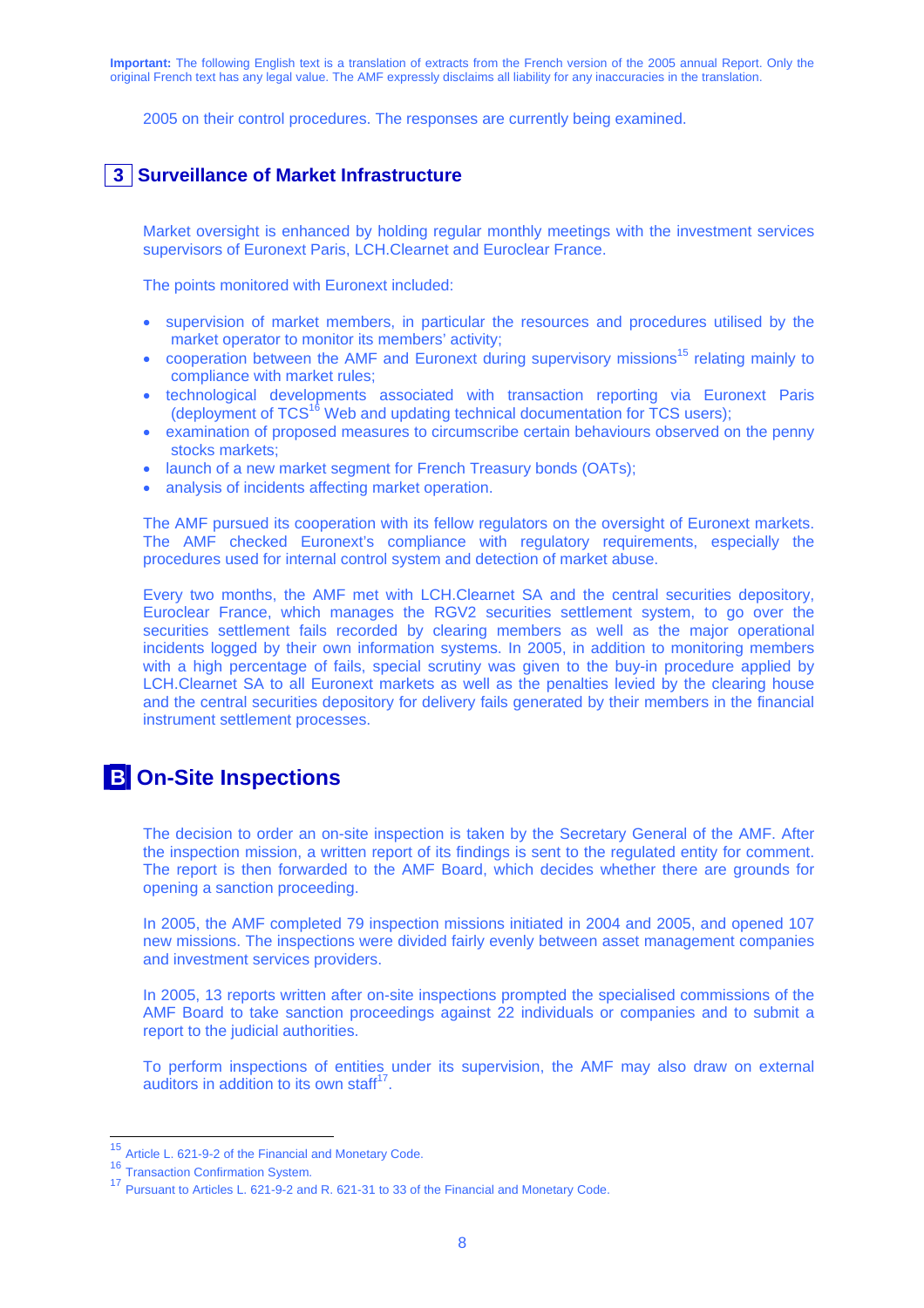Roughly three-quarters of its inspection missions in 2005 were performed by outside auditors: 69 by ten audit firms, 8 by the Commission Bancaire and 1 by the Confédération Nationale du Crédit Mutuel, the central entity of the Crédit Mutuel group. When the AMF mandates outside auditors to work on its behalf – after ensuring there is no conflict of interest between the auditor and the company being audited – they have the same statutory prerogatives as the regulator. This means that information may not be withheld from them on grounds of professional secrecy. The regulator is liable to third parties for its agents' compliance with law and regulations during these missions and in any proceedings stemming from them.

The main audit topics in 2005 were the following:

- 30 inspections looked at the organisation of internal control at asset management companies and the conditions governing their business;
- 15 on-site inspections of procedures for fund subscriptions and redemptions to monitor whether investors were treated equally with respect to information on asset valuation and order registration; these investigations were conducted both at custody account keepers/clearers and at asset management companies;
- 17 inspections of asset management companies whose authorisation to provide investment services had been issued within the previous 18 months. These inspections reviewed the resources deployed to provide such services, checking for consistency with the original application submitted to the COB or the AMF;
- 4 inspections were carried out to ensure that asset management companies authorised to use credit derivatives had exercised customary professional diligence;
- 35 inspections verified that the declarations made by investment services providers in the annual report on supervision of investment services, in accordance with Article 321-22 of the AMF General Regulation, were properly justified and documented;
- 2 inspections were performed on behalf of the investment fund supervisory commission of the Principality of Monaco.

Typically, the problems found during inspection missions arise from a provider's failure to devote enough resources to supervision. Regarding the conduct of business rules governing relations between providers and their clients, shortcomings are still being identified in customer due diligence.

Certain inspections detected cross-trades that had no economic substance. This prompted the AMF to clarify<sup>18</sup> its assessment of the various practices identified and the customary professional diligence that ISPs must exercise to ensure that these techniques are used correctly.

A series of inspections at providers that offer an order execution service for clients but are not authorised to engage in proprietary trading prompted the AMF to draw attention to the rules on the operation of "house" accounts (holding account, average price account, price spread account, error account, etc.) and the need to establish controls in this area. These recommendations were published in the AMF monthly review<sup>19</sup>.

The AMF also conducted on-site inspections of the recording and processing of orders relating to collective investment schemes (CIS). Investigations at 15 asset management companies representative of the different forms of organisation for processing CIS transactions were aimed at ensuring that:

- subscription and redemption orders were recorded and executed in compliance with the scheme's prospectus and professional obligations;

<sup>&</sup>lt;sup>18</sup> AMF monthly review, issue 16, July-August 2005.

<sup>19</sup> AMF monthly review, issue 16, July-August 2005.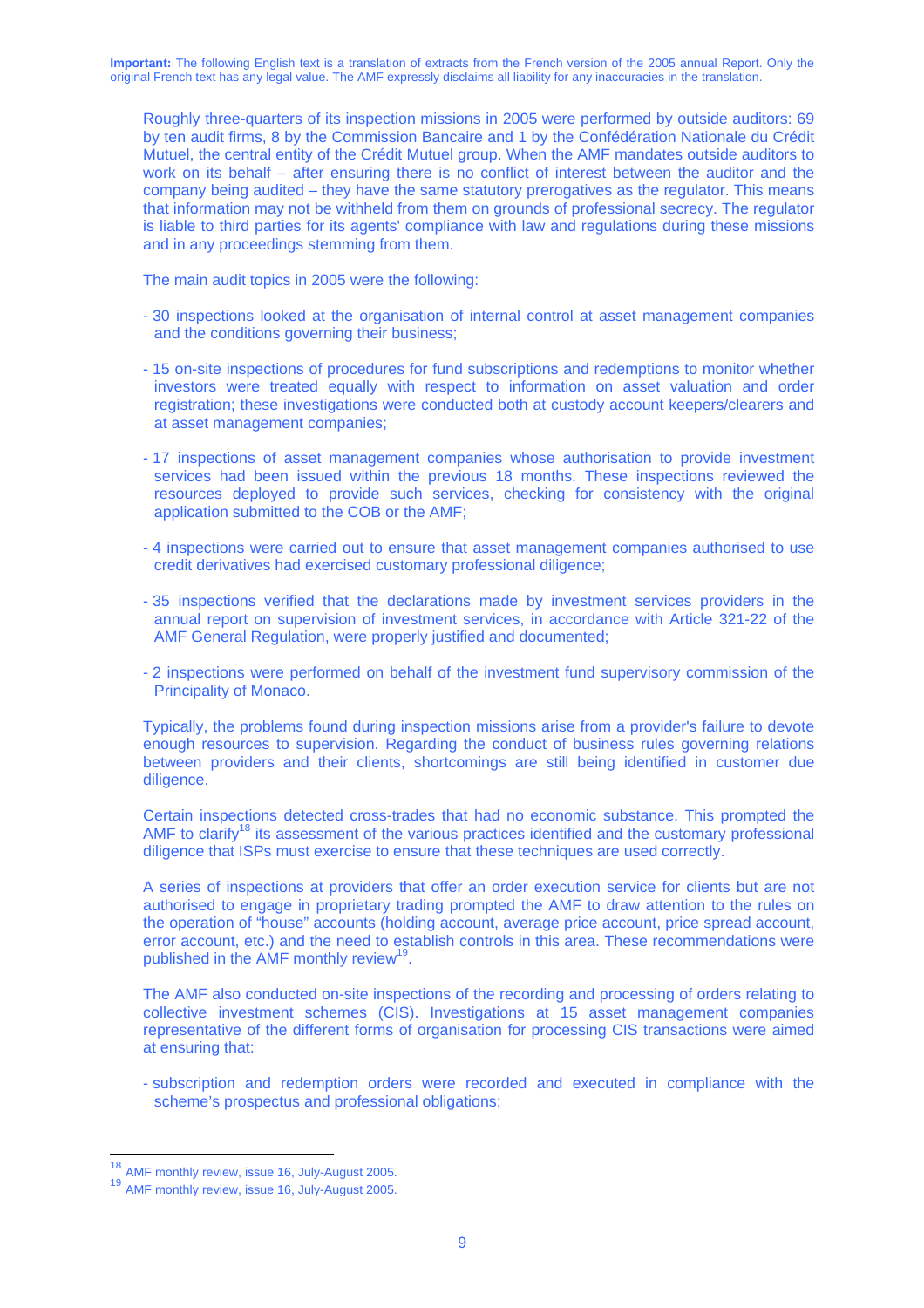- the scheme has procedures in place to reduce or eliminate the risk of unfair treatment of CIS investors, resulting in particular from knowledge of the value of the assets in the scheme before its net asset value has been calculated;
- the scheme is able to explain its responses to the questionnaire sent to it on the same issues.

These inspections showed that the operational risk relating to new subscriptions had been underestimated, both at the management companies inspected and at their paying agents. After the inspections, the management companies indicated that they would undertake corrective action to remedy shortcomings in the processing of subscriptions and redemptions.

## **C Surveillance of Markets and Providers**

To detect market anomalies and organise investigation work with respect to providers and market infrastructures, the inspectors retrieve and analyse data on trades in financial instruments executed on the regulated markets of Euronext Paris and on trades collected by a provider operating in France for transmission to another provider or executed over the counter. When irregular trades are detected, a more detailed review is initiated, in which the provider may be questioned or an on-site inspection conducted.

The AMF adapted the reporting requirements in Instruction 2005-08 of 6 September 2005, which requires authorised providers, branches and market operators to report financial instrument transactions to the AMF, pursuant to Title I of the AMF General Regulation. The instruction changed the reporting channels by cutting out securities settlement systems.

In 2005, the market operator reported 245 million orders (excluding warrants and derivatives) and 80 million trades to the AMF. ISPs reported 23 million transactions via the RDT direct transaction reporting system. At year-end 2005, 316 firms were using RDT, compared with 270 at year-end 2004.

On 30 June 2005, the conclusions of the 36 inspections conducted in 2004 on compliance with reporting requirements with respect to trades in financial instruments admitted to trading on a French regulated market, including over-the-counter trading, were presented to the Board. The quality of reporting by the investigated firms was generally found to be poor. The reasons for the disappointing outcome are:

- poor understanding of the AMF instruction;
- lack of involvement of investment services supervisors due to the highly technical nature of the issue;
- technological solutions that do not meet regulatory specifications.

The deployment of SESAM<sup>20</sup>, the new market surveillance system, and the creation of a single AMF department specialised in market surveillance have increased the resources available for monitoring reporting companies and the quality of data received.

 $\overline{a}$ 

<sup>&</sup>lt;sup>20</sup> See Chapter 5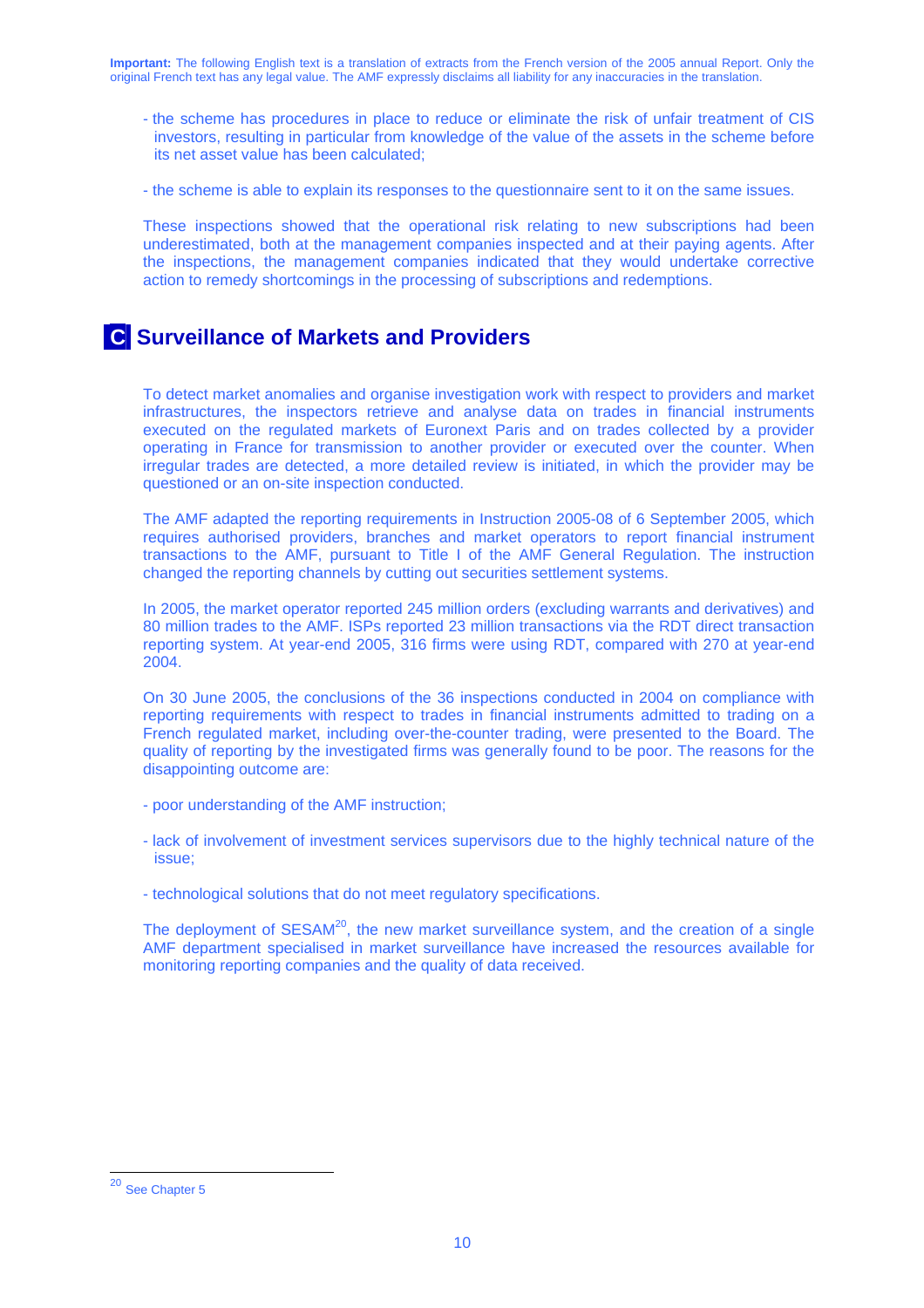# **4 Investigations**

The Secretary General of the AMF decided to open 88 investigations in 2005. This figure is slightly higher than in previous years, as was the number of investigations completed in 2005. The proportion of investigations that subsequently result in sanction proceedings is also on the rise.

#### **Table 2**

#### **Investigations opened and completed**

|                                         | 2003 | 2004 | 2005 |
|-----------------------------------------|------|------|------|
| AMF investigations opened <sup>21</sup> | ວວ   |      |      |
| Investigations completed                |      |      |      |

Source: AMF

## **A Origin and Classification of Investigations**

More than half the investigations were initiated on the basis of anomalies detected by the market surveillance department. Most frequently, these investigations concern offences or rule violations: insider dealing, dissemination of false information and price manipulation.

Others were initiated in response to indications forwarded by other AMF divisions, particularly Corporate Finance, Corporate Accounting and Auditing, and Investment Services and Asset Management.

Lastly, some investigations originated from sources outside the AMF, such as investor complaints, requests for advice from judicial authorities in cases involving securities issuers or infringements committed during takeover bids $^{22}$ , disclosures by other French government authorities, or requests from foreign authorities with regulatory responsibilities equivalent to the  $AMF's<sup>23</sup>$ .

The 88 investigations in 2005 were opened for the following reasons:

| Reason $^{24}$                                                            | <b>TOTAL 2005*</b> |
|---------------------------------------------------------------------------|--------------------|
| Market (insider behaviour or dishonest conduct impairing orderly markets) | 35                 |
| <b>Financial disclosure</b>                                               |                    |
| Improper acts related to asset management                                 |                    |
| Unauthorised direct marketing                                             |                    |
| International cooperation                                                 |                    |
| Total*                                                                    |                    |

Source: AMF

 $\overline{a}$ 

\* The total is greater than number of investigations opened (88) because six investigations concerned both the market in a security (price manipulation and insider dealing) and financial disclosures.

 $^{21}$  In 2003: 75 by the COB and 10 by the AMF (from 25 November 2003).

<sup>22</sup> Article L. 466-1 of the Financial and Monetary Code.

<sup>23</sup> Article L. 621-21 of the Financial and Monetary Code.

<sup>&</sup>lt;sup>24</sup> The reason given relates to the facts that prompted the investigation, not the results of the investigation.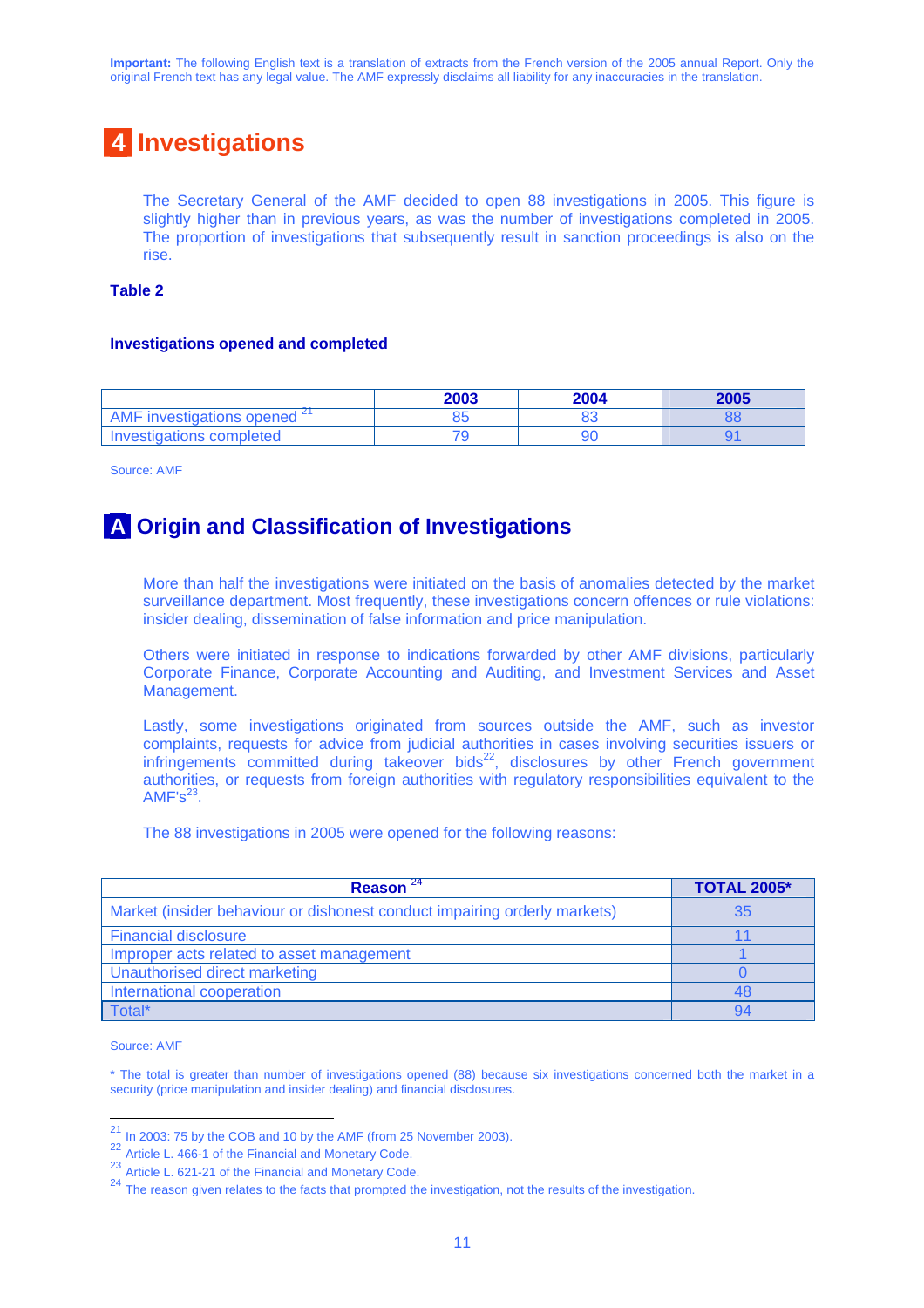Ninety-one investigations were completed in  $2005^{25}$ , confirming the appreciable increase already recorded in 2004. The uptrend has occurred even though the scope and complexity of investigations has tended to rise, mainly because they are becoming increasingly international and involve large issuers.

Of those 91 investigations completed in 2005, 28 resulted in sanction proceedings from one of the specialised commissions of the AMF Board (21 of those cases were also referred to the public prosecutor), 11 cases were closed, 17 resulted in one or more letters of comment, 3 to a referral to the public prosecutor (without sanction proceedings); 28 were forwarded to foreign counterparts under international cooperation arrangements.

## **B** International Cooperation

The AMF continued to cooperate with foreign regulators on matters involving market surveillance, investigations and exchanges of information on financial intermediaries. In 2005, 48 investigations were opened at the request of foreign authorities, primarily concerning transactions made by intermediaries in France in securities listed on foreign markets.

The table below summarises the requests for assistance received by the AMF from foreign authorities and made by the AMF to foreign authorities.

| <b>Country</b>     | <b>Requests 2004</b> |             | <b>Requests 2005</b> |             |
|--------------------|----------------------|-------------|----------------------|-------------|
|                    | <b>Received</b>      | <b>Sent</b> | <b>Received</b>      | <b>Sent</b> |
| <b>Belgium</b>     | 5                    |             | 24                   | 13          |
| Germany            | 10                   | 10          | 11                   |             |
| <b>Italy</b>       | 6                    | 11          | $\overline{2}$       | 21          |
| Luxembourg         |                      | 9           |                      | 9           |
| <b>Monaco</b>      |                      | 3           |                      | 9           |
| <b>Netherlands</b> |                      | 11          | 11                   | 21          |
| <b>Spain</b>       |                      |             |                      | 10          |
| Switzerland        |                      | 27          |                      | 45          |
| <b>UK</b>          |                      | 56          | 11                   | 85          |
| <b>USA</b>         | 9                    | 17          | റ                    | 27          |
| <b>Others</b>      | 23                   | 29          | 24                   | 41          |
| <b>Total</b>       | 76                   | 181         | 88                   | 288         |

#### **Requests for assistance, by country:**

Source: AMF

The number of requests received by the AMF grew by 15% between 2004 and 2005. The largest number came from Belgium.

The number of requests sent by the AMF to its foreign counterparts increased by more than  $60\%$ <sup>26</sup> in 2005, reflecting the increasingly global nature of financial markets.

Nearly one-third of all requests made by the AMF in 2005 concerned the United Kingdom. A large number of requests were also sent to Switzerland. Requests to Italy, the Netherlands and the USA were also up sharply.

 $25$  See Appendix 5.

<sup>26</sup> In 2005, a new statistical method was applied to requests sent. For a valid comparison of 2004 and 2005, the 2004 figures were recalculated using the new method.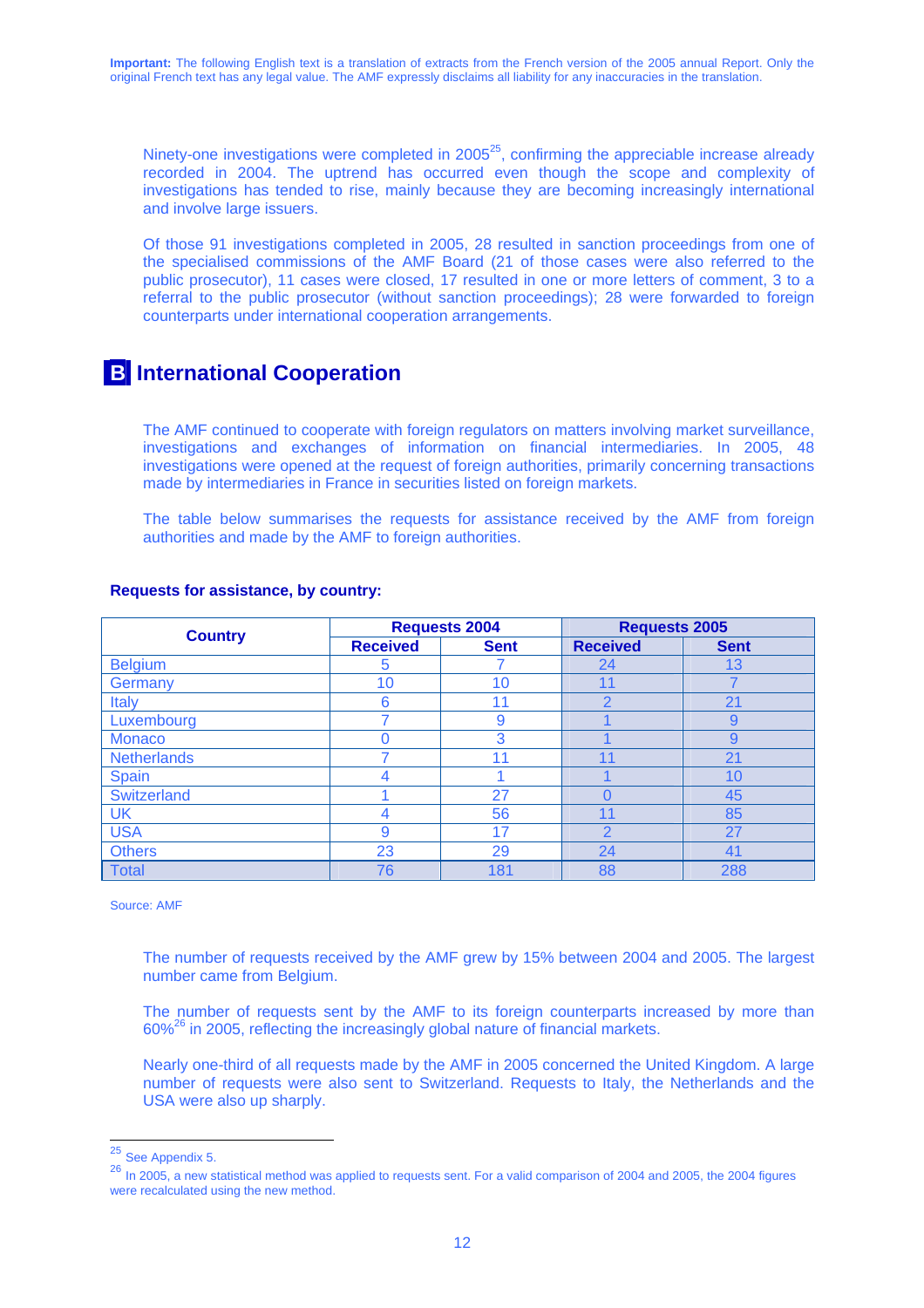Requests for assistance served a variety of needs, as shown in the table below.

#### **Requests for assistance, by type:**

|                                            | <b>Requests 2004</b> |                | <b>Requests 2005</b> |             |
|--------------------------------------------|----------------------|----------------|----------------------|-------------|
|                                            | <b>Received</b>      | <b>Sent</b>    | <b>Received</b>      | <b>Sent</b> |
| Authorisation:                             |                      |                |                      |             |
|                                            | 27                   | 33             | 26                   | 31          |
| Requests for information on intermediaries |                      |                |                      |             |
| Surveillance and investigation of          |                      |                |                      |             |
| infringements:                             |                      |                |                      |             |
|                                            | 0                    | $\Omega$       | $\overline{4}$       | $\Omega$    |
| Requests for information on                |                      |                |                      |             |
| intermediaries/transactions/ legislation   |                      |                |                      |             |
|                                            | 23                   | 112            | 44                   | 163         |
| Use of inside information                  |                      |                |                      |             |
| Dissemination of misinformation            | 7                    | 18             | $\Omega$             | 45          |
|                                            |                      |                |                      |             |
| Infringements associated with offers of    | $\Omega$             | $\Omega$       | $\overline{2}$       | $\Omega$    |
| securities to the public                   |                      |                |                      |             |
|                                            | 7                    | 15             | $\overline{2}$       | 38          |
| <b>Price manipulation</b>                  |                      |                |                      |             |
| Unauthorised direct marketing              | 0                    |                | $\overline{2}$       | 3           |
|                                            |                      |                |                      |             |
| Infringements via the Internet             | $\overline{2}$       | 0              | O                    | $\Omega$    |
| <b>Other</b>                               | 10                   | $\overline{2}$ | 8                    | 8           |
|                                            |                      |                |                      |             |
| <b>Total</b>                               | 76                   | 181            | 88                   | 288         |

Source: AMF

Of the investigations calling for international cooperation, those concerning insider dealing remain the most numerous.

# **5 Cases Referred to Other Authorities in 2005**

When the AMF finds evidence of acts that could fall under the jurisdiction of other judicial, administrative or self-regulatory authorities, it transmits its findings or reports to them for appropriate action.

## **A Referral to the Judicial Authorities**

There are two main legal requirements to refer matters to the judicial authorities: firstly, any authority, public office holder or civil servant who obtains knowledge of a crime or offence is required to notify the public prosecutor; $^{27}$  secondly, the AMF Board must submit an investigation or inspection report immediately to the prosecutor for the Paris Court if one of the complaints may constitute an offence under Articles L.  $465-1$  and L.  $465-2$  of the Financial and Monetary Code<sup>28</sup>. A referral may also be prompted by a request for advice from the judicial authorities in court cases relating to public companies or offences committed in connection with "stock market

 $27$  Article 40 of the Criminal Procedure Code and 621-20-1 of the Financial and Monetary Code.

<sup>28</sup> Article L. 621-15-1 of the Financial and Monetary Code.